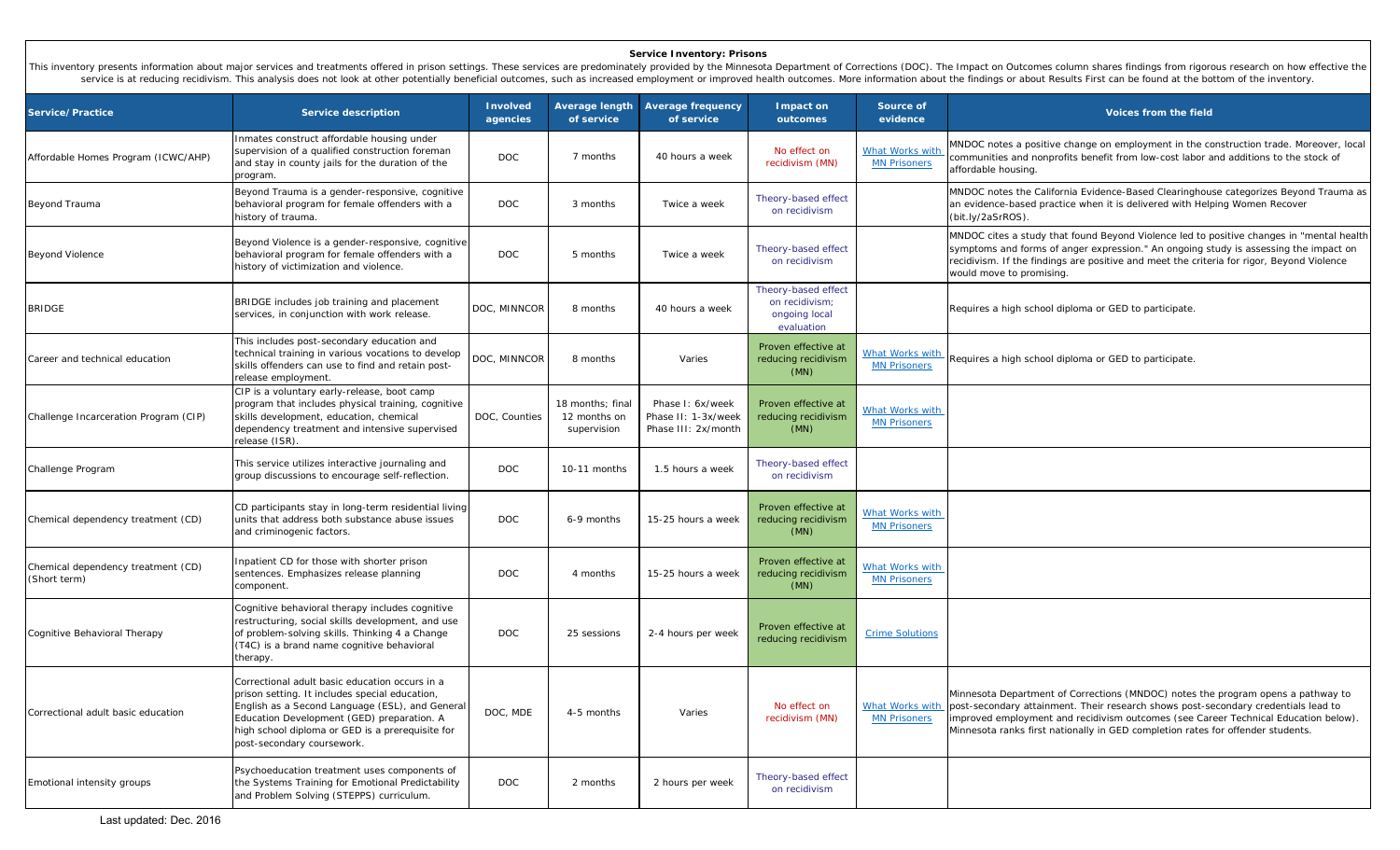| Service/Practice                        | <b>Service description</b>                                                                                                                                             | <b>Involved</b><br>agencies | <b>Average length</b><br>of service | <b>Average frequency</b><br>of service                                      | Impact on<br>outcomes                              | Source of<br>evidence                         | Voices from the field                                                                                                                                                                                                                                        |
|-----------------------------------------|------------------------------------------------------------------------------------------------------------------------------------------------------------------------|-----------------------------|-------------------------------------|-----------------------------------------------------------------------------|----------------------------------------------------|-----------------------------------------------|--------------------------------------------------------------------------------------------------------------------------------------------------------------------------------------------------------------------------------------------------------------|
| <b>EMPLOY</b>                           | EMPLOY is vocational education combined with<br>programming on job search skills and assistance<br>finding and retaining post-release employment.                      | DOC, MINNCOR                | 15 months                           | Daily                                                                       | Proven effective at<br>reducing recidivism<br>(MN) | <b>What Works with</b><br><b>MN Prisoners</b> | Requires a high school diploma or GED to participate.                                                                                                                                                                                                        |
| InnerChange Freedom Initiative          | InnerChange is a faith-based prisoner reentry<br>program with mentorships that continue post-<br>release.                                                              | DOC                         | 30 months                           | Varies                                                                      | Proven effective at<br>reducing recidivism<br>(MN) | What Works with<br><b>MN Prisoners</b>        |                                                                                                                                                                                                                                                              |
| Institution/Community Work Crew (ICWC)  | Inmates work on community projects under<br>supervision of a crew leader.                                                                                              | DOC                         | 8 months                            | 40 hours a week                                                             | Theory-based effect<br>on recidivism               |                                               | Minnesota Department of Corrections (MNDOC) notes work crews provide benefits to local<br>communities through service.                                                                                                                                       |
| MINNCOR (Correctional Industries)       | Prison jobs where inmates earn a wage and<br>develop job skills. A portion of profits from<br>product sales is reinvested into DOC<br>programming.                     | DOC, MINNCOR                | Less than 48<br>months              | 25 hours a week                                                             | Proven effective at<br>reducing recidivism<br>(MN) | <b>WWR</b>                                    | Requires a high school diploma or GED to participate.                                                                                                                                                                                                        |
| MnCOSA                                  | A group of trained volunteers provide weekly pro-<br>social support to Level 2 sex offenders four weeks<br>before release and for at least one year after<br>release.  | <b>DOC</b>                  | 9-15 months                         | 1-2 hours a week                                                            | Proven effective at<br>reducing recidivism<br>(MN) | What Works with<br><b>MN Prisoners</b>        |                                                                                                                                                                                                                                                              |
| Moving On                               | A gender-responsive, cognitive behavioral<br>program for female offenders.                                                                                             | <b>DOC</b>                  | 3 months                            | 4 hours per week                                                            | Proven effective at<br>reducing recidivism<br>(MN) | <b>WWR</b>                                    |                                                                                                                                                                                                                                                              |
| Power of People (prison-based services) | Power of People includes life skills and<br>relationship-building for inmates. The curriculum<br>teaches readers to identify positive relationships<br>and lifestyles. | <b>DOC</b>                  | 3 months                            | 2 hours per week                                                            | Theory-based effect<br>on recidivism               | <b>What Works with</b><br><b>MN Prisoners</b> | MNDOC notes that this program has changed since the 2006-2011 period studied in an<br>evaluation that found no impact on recidivism (Clark & Duwe, 2015). This evaluation did<br>not examine other potentially important outcomes such as prison misconduct. |
| Pre-release employment services (DEED)  | This employment service program for offenders is<br>often provided in conjunction with a career and<br>resource fair.                                                  | DOC, DEED                   | 6-8 hours                           | Once                                                                        | Theory-based effect<br>on recidivism               |                                               |                                                                                                                                                                                                                                                              |
| Restorative Justice 101                 | This introductory class teaches principles and<br>practices of restorative justice.                                                                                    | <b>DOC</b>                  | 2 months                            | 1.5-2 hours per week                                                        | Theory-based effect<br>on recidivism               |                                               |                                                                                                                                                                                                                                                              |
| Sex offender treatment                  | This prison-based inpatient sex offender<br>treatment incorporates cognitive behavioral<br>therapy and focuses on high-risk offenders.                                 | <b>DOC</b>                  | 16 months                           | Daily                                                                       | Proven effective at<br>reducing recidivism<br>(MN) | What Works with<br><b>MN Prisoners</b>        |                                                                                                                                                                                                                                                              |
| Thinking for a Change (T4C)             | T4C is a cognitive behavioral therapy program<br>that includes cognitive restructuring, social skills<br>development, and use of problem-solving skills.               | <b>DOC</b>                  | 25 sessions                         | 2-4 hours per week                                                          | Proven effective at<br>reducing recidivism<br>(MN) | <b>Crime Solutions</b>                        |                                                                                                                                                                                                                                                              |
| Victim Impact Class                     | This course increases an offender's awareness of<br>the impact crime has on victims and teaches<br>them to take responsibility for their actions.                      | <b>DOC</b>                  | 3 months                            | 2 hours per week                                                            | Theory-based effect<br>on recidivism               |                                               |                                                                                                                                                                                                                                                              |
| Work release                            | Carefully screened offenders are released from<br>prison to county jails and are employed in the<br>community.                                                         | DOC, Counties               | 4-5 months                          | 40 hours a week                                                             | Proven effective at<br>reducing recidivism<br>(MN) | What Works with<br><b>MN Prisoners</b>        |                                                                                                                                                                                                                                                              |
|                                         |                                                                                                                                                                        |                             |                                     | Core correctional services, required offerings, or other service categories |                                                    |                                               |                                                                                                                                                                                                                                                              |
| General reentry services                | Release planning prepares offenders for life<br>outside prison. It addresses how to attain<br>identification, housing, employment, health care,<br>etc.                | <b>DOC</b>                  | 2 months, prior to<br>release       | Varies                                                                      | Category of services                               |                                               |                                                                                                                                                                                                                                                              |
| Other behavioral health services        | Continuum of mental health services. Four levels<br>include self-help groups, outpatient interventions,<br>supporting living units, and residential care.              | <b>DOC</b>                  | Varies                              | Varies                                                                      | Category of services                               |                                               |                                                                                                                                                                                                                                                              |